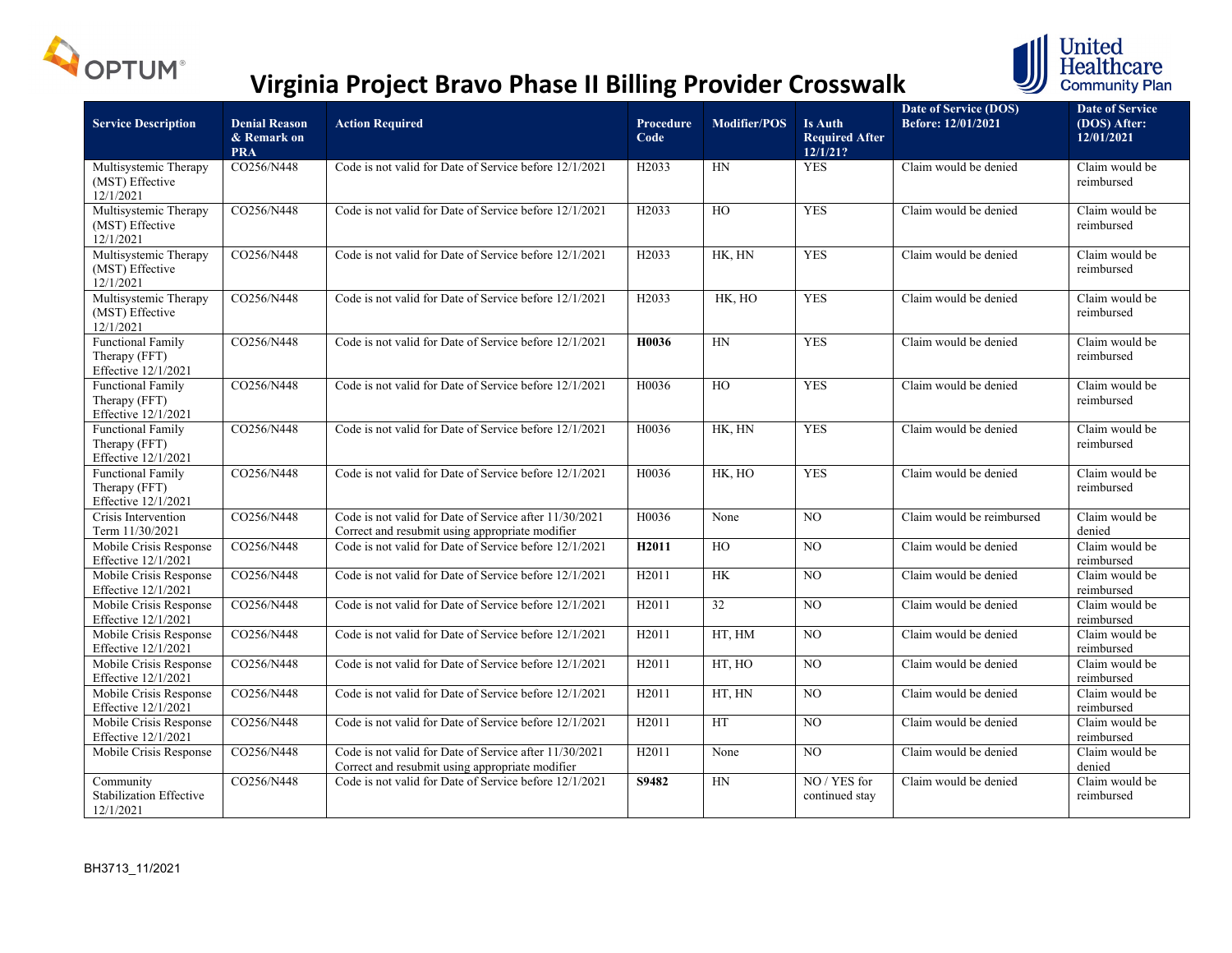



| Community<br>Stabilization Effective<br>12/1/2021                      | CO256/N448 | Code is not valid for Date of Service before 12/1/2021 | S9482             | HO        | NO / YES for<br>continued stay | Claim would be denied     | Claim would be<br>reimbursed |
|------------------------------------------------------------------------|------------|--------------------------------------------------------|-------------------|-----------|--------------------------------|---------------------------|------------------------------|
| Community<br>Stabilization Effective<br>12/1/2021                      | CO256/N448 | Code is not valid for Date of Service before 12/1/2021 | S9482             | HT, HM    | NO / YES for<br>continued stay | Claim would be denied     | Claim would be<br>reimbursed |
| Community<br>Stabilization Effective<br>12/1/2021                      | CO256/N448 | Code is not valid for Date of Service before 12/1/2021 | S9482             | <b>HT</b> | NO / YES for<br>continued stay | Claim would be denied     | Claim would be<br>reimbursed |
| Crisis Stabilization<br>Term 11/30/2021                                | CO256/N448 | Code is not valid for Date of Service after 11/30/2021 | H2019             | None      | N <sub>O</sub>                 | Claim would be reimbursed | Claim would be<br>denied     |
| <b>DD</b> Waiver Crisis<br>Intervention<br>Effective 12/1/2021         | CO256/N448 | Code is not valid for Date of Service before 12/1/2021 | H2019             | None      | NO.                            | Claim would be denied     | Claim would be<br>reimbursed |
| 23 Hour Crisis<br>Stabilization<br>Effective 12/1/2021                 | CO256/N448 | Code is not valid for Date of Service before 12/1/2021 | S9485             | None      | N <sub>O</sub>                 | Claim would be denied     | Claim would be<br>reimbursed |
| 23 Hour Crisis<br>Stabilization<br>Effective 12/1/2021                 | CO256/N448 | Code is not valid for Date of Service before 12/1/2021 | S9485             | 32        | N <sub>O</sub>                 | Claim would be denied     | Claim would be<br>reimbursed |
| 23 Hour Crisis<br>Stabilization<br>Effective 12/1/2021                 | CO256/N448 | Code is not valid for Date of Service before 12/1/2021 | S9485             | HK        | $_{\rm NO}$                    | Claim would be denied     | Claim would be<br>reimbursed |
| Residential Crisis<br>Stabilization Unit<br>Effective 12/1/2021        | CO256/N448 | Code is not valid for Date of Service before 12/1/2021 | H <sub>2018</sub> | None      | NO.                            | Claim would be denied     | Claim would be<br>reimbursed |
| Residential Crisis<br>Stabilization Unit<br>Effective 12/1/2021        | CO256/N448 | Code is not valid for Date of Service before 12/1/2021 | H2018             | 32        | NO.                            | Claim would be denied     | Claim would be<br>reimbursed |
| <b>Residential Crisis</b><br>Stabilization Unit<br>Effective 12/1/2021 | CO256/N448 | Code is not valid for Date of Service before 12/1/2021 | H <sub>2018</sub> | HK        | N <sub>O</sub>                 | Claim would be denied     | Claim would be<br>reimbursed |
| Applied Behavior<br>Analysis (ABA)<br>Effective 12/1/2021              | CO256/N448 | Code is not valid for Date of Service before 12/1/2021 | 97151             | HN        | NO                             | Claim would be denied     | Claim would be<br>reimbursed |
| <b>ABA</b>                                                             | CO256/N448 | Code is not valid for Date of Service before 12/1/2021 | 97151             | TF        | NO.                            | Claim would be denied     | Claim would be<br>reimbursed |
| <b>ABA</b>                                                             | CO256/N448 | Code is not valid for Date of Service before 12/1/2021 | 97151             | HO        | $_{\rm NO}$                    | Claim would be denied     | Claim would be<br>reimbursed |
| <b>ABA</b>                                                             | CO256/N448 | Code is not valid for Date of Service before 12/1/2021 | 97152             | None      | NO.                            | Claim would be denied     | Claim would be<br>reimbursed |
| <b>ABA</b>                                                             | CO256/N448 | Code is not valid for Date of Service before 12/1/2021 | 97152             | HN        | N <sub>O</sub>                 | Claim would be denied     | Claim would be<br>reimbursed |
| <b>ABA</b>                                                             | CO256/N448 | Code is not valid for Date of Service before 12/1/2021 | 97153             | None      | NO.                            | Claim would be denied     | Claim would be<br>reimbursed |
| ABA                                                                    | CO256/N448 | Code is not valid for Date of Service before 12/1/2021 | 97153             | HN        | NO                             | Claim would be denied     | Claim would be<br>reimbursed |
| ABA                                                                    | CO256/N448 | Code is not valid for Date of Service before 12/1/2021 | 97153             | TF        | NO.                            | Claim would be denied     | Claim would be<br>reimbursed |
| ABA                                                                    | CO256/N448 | Code is not valid for Date of Service before 12/1/2021 | 97153             | HO        | NO                             | Claim would be denied     | Claim would be<br>reimbursed |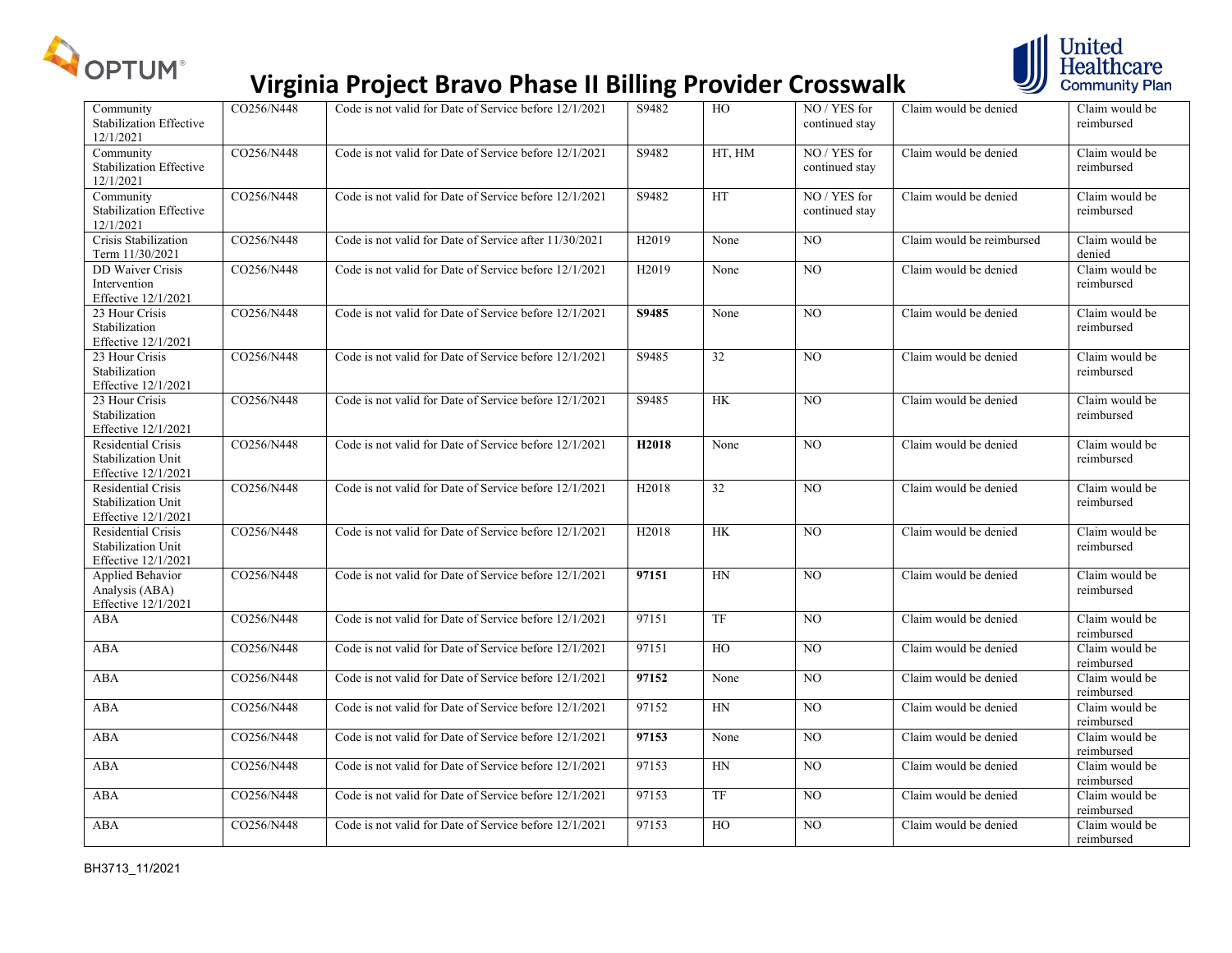



| ABA                                                    | CO256/N448  | Code is not valid for Date of Service before 12/1/2021 | 97154       | None                     | NO.            | Claim would be denied     | Claim would be<br>reimbursed               |
|--------------------------------------------------------|-------------|--------------------------------------------------------|-------------|--------------------------|----------------|---------------------------|--------------------------------------------|
| ABA                                                    | CO256/N448  | Code is not valid for Date of Service before 12/1/2021 | 97154       | HN                       | NO.            | Claim would be denied     | Claim would be<br>reimbursed               |
| ABA                                                    | CO256/N448  | Code is not valid for Date of Service before 12/1/2021 | 97154       | TF                       | NO.            | Claim would be denied     | Claim would be<br>reimbursed               |
| ABA                                                    | CO256/N448  | Code is not valid for Date of Service before 12/1/2021 | 97154       | HO                       | NO.            | Claim would be denied     | Claim would be                             |
| ABA                                                    | CO256/N448  | Code is not valid for Date of Service before 12/1/2021 | 97155       | HN                       | <b>YES</b>     | Claim would be denied     | reimbursed<br>Claim would be               |
| ABA                                                    | CO256/N448  | Code is not valid for Date of Service before 12/1/2021 | 97155       | TF                       | <b>YES</b>     | Claim would be denied     | reimbursed<br>Claim would be               |
| ABA                                                    | CO256/N448  | Code is not valid for Date of Service before 12/1/2021 | 97155       | HO                       | <b>YES</b>     | Claim would be denied     | reimbursed<br>Claim would be               |
| ABA                                                    | CO256/N448  | Code is not valid for Date of Service before 12/1/2021 | 97156       | HN                       | N <sub>O</sub> | Claim would be denied     | reimbursed<br>Claim would be               |
| ABA                                                    | CO256/N448  | Code is not valid for Date of Service before 12/1/2021 | 97156       | TF                       | N <sub>O</sub> | Claim would be denied     | reimbursed<br>Claim would be               |
| ABA                                                    | CO256/N448  | Code is not valid for Date of Service before 12/1/2021 | 97156       | HO                       | NO.            | Claim would be denied     | reimbursed<br>Claim would be               |
| ABA                                                    | CO256/N448  | Code is not valid for Date of Service before 12/1/2021 | 97157       | HN                       | NO             | Claim would be denied     | reimbursed<br>Claim would be<br>reimbursed |
| ABA                                                    | CO256/N448  | Code is not valid for Date of Service before 12/1/2021 | 97157       | TF                       | NO.            | Claim would be denied     | Claim would be<br>reimbursed               |
| ABA                                                    | CO256/N448  | Code is not valid for Date of Service before 12/1/2021 | 97157       | HO                       | NO.            | Claim would be denied     | Claim would be<br>reimbursed               |
| ABA                                                    | CO256/N448  | Code is not valid for Date of Service before 12/1/2021 | 0362T       | HN                       | N <sub>O</sub> | Claim would be denied     | Claim would be<br>reimbursed               |
| ABA                                                    | CO256/N448  | Code is not valid for Date of Service before 12/1/2021 | 0362T       | TF                       | N <sub>O</sub> | Claim would be denied     | Claim would be<br>reimbursed               |
| ABA                                                    | CO256/N448  | Code is not valid for Date of Service before 12/1/2021 | 0362T       | HO                       | NO.            | Claim would be denied     | Claim would be<br>reimbursed               |
| ABA                                                    | CO256/N448  | Code is not valid for Date of Service before 12/1/2021 | 0373T       | HN                       | N <sub>O</sub> | Claim would be denied     | Claim would be<br>reimbursed               |
| ABA                                                    | CO256/N448  | Code is not valid for Date of Service before 12/1/2021 | 0373T       | TF                       | NO.            | Claim would be denied     | Claim would be<br>reimbursed               |
| ABA                                                    | CO256/N448  | Code is not valid for Date of Service before 12/1/2021 | 0373T       | HO                       | N <sub>O</sub> | Claim would be denied     | Claim would be<br>reimbursed               |
| <b>Behavioral Therapy</b><br>Term 11/30/2021           | CO256/N448  | Code is not valid for Date of Service after 11/30/2021 | H2033       | None                     | <b>YES</b>     | Claim would be reimbursed | Claim would be<br>denied                   |
| <b>Behavioral Therapy</b><br>Assess<br>Term 11/30/2021 | CO256/N448  | Code is not valid for Date of Service after 11/30/2021 | H0032       | <b>UA</b>                | NO.            | Claim would be reimbursed | Claim would be<br>denied                   |
|                                                        |             |                                                        |             |                          |                |                           |                                            |
| <b>DENIAL</b><br><b>REASON</b>                         | <b>CARC</b> | <b>CARC DESCRIPTION</b>                                | <b>RARC</b> | <b>RACRC DESCRIPTION</b> |                |                           |                                            |